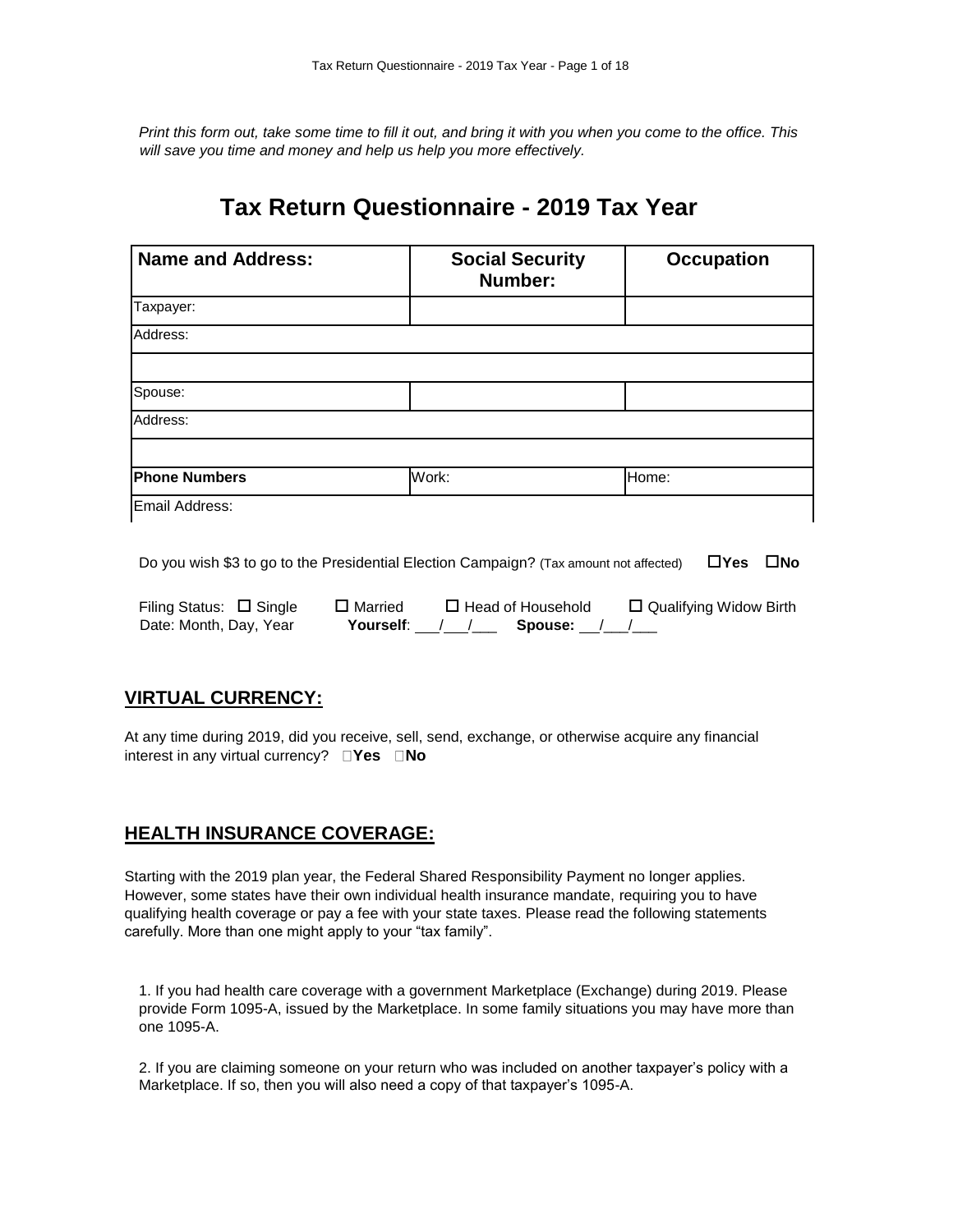3. If a dependent filed a return for 2019. Provide a copy of the return.

4. If you had compliant health insurance through an employer plan, private policy or with a government plan and provide Form 1095-B, 1095-C or other proof of insurance document.

5. If you were issued a hardship exemption by the Marketplace (Exchange). Provide all applicable exemption certificate numbers issued for each member of your family.

6. Complete the information below if you or any individual included in your "tax family" did NOT have insurance coverage for any month of 2019.

Please circle any months a member of your "tax family" was **NOT** insured.

Name: \_\_\_\_\_\_ Jan Feb Mar Apr May Jun Jul Aug Sep Oct Nov Dec

Name: Jan Feb Mar Apr May Jun Jul Aug Sep Oct Nov Dec

Name: \_\_ Jan Feb Mar Apr May Jun Jul Aug Sep Oct Nov Dec

Name: \_\_\_\_\_ Jan Feb Mar Apr May Jun Jul Aug Sep Oct Nov Dec

### **DEPENDENTS:**

| Name (First, Initial, Last) | Income<br><b>Over</b><br>\$2,200?<br>(Y/N) | Date of<br><b>Birth</b> | <b>Social Security</b><br><b>Number</b> | Relationship | <b>Months</b><br><b>Lived in</b><br>Home |
|-----------------------------|--------------------------------------------|-------------------------|-----------------------------------------|--------------|------------------------------------------|
|                             |                                            |                         |                                         |              |                                          |
|                             |                                            |                         |                                         |              |                                          |
|                             |                                            |                         |                                         |              |                                          |
|                             |                                            |                         |                                         |              |                                          |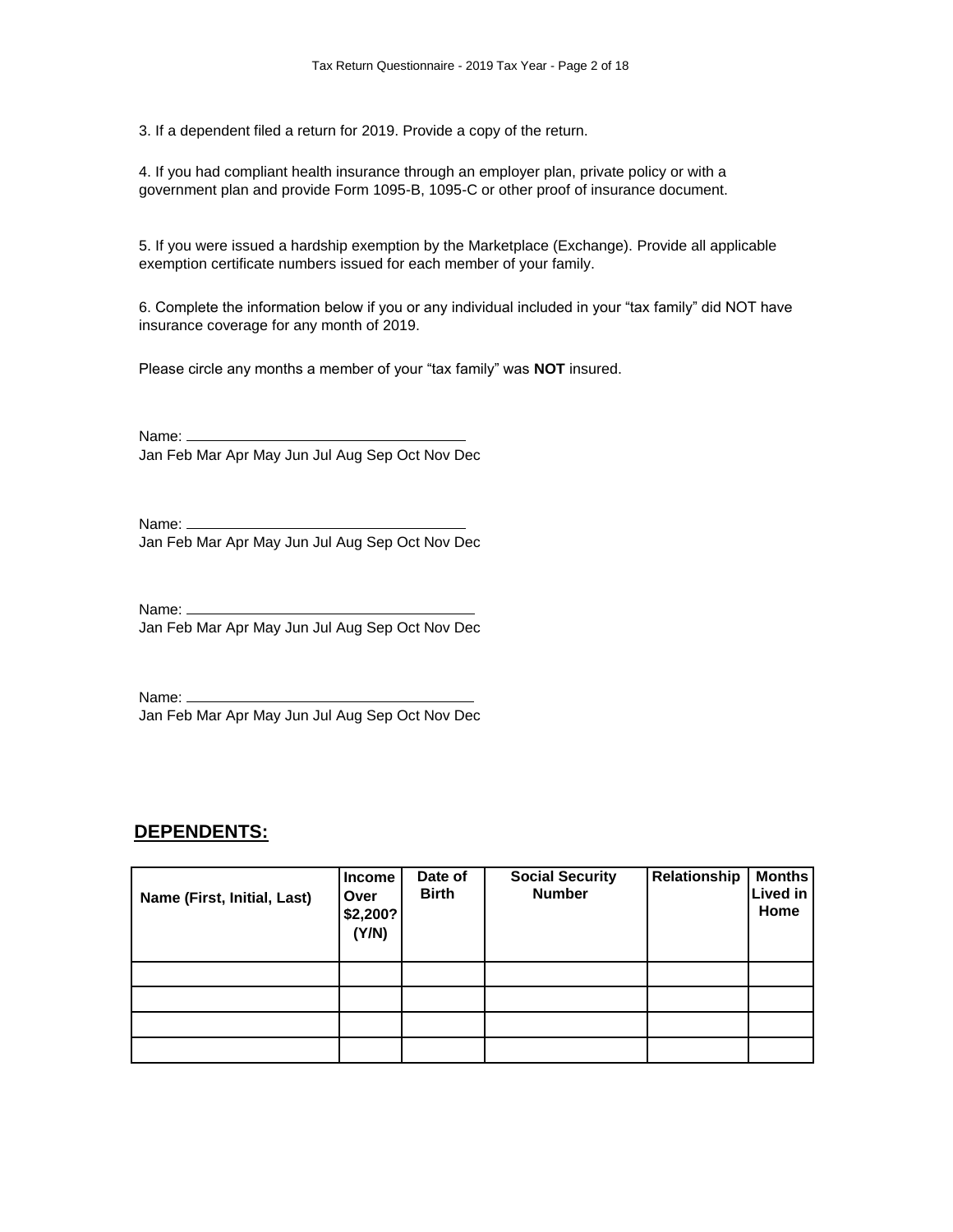# **INCOME:**

# **1. Wages and Salaries (Attach W-2's)**

| Name of Payer | <b>Gross</b><br><b>Wages</b><br>(Withheld) | Soc. Sec.<br>(withheld) | <b>Medicare</b><br>(withheld) | Federal<br><b>Income Tax</b><br>(withheld) | <b>State</b><br><b>Income</b><br>Tax<br>(withheld) |
|---------------|--------------------------------------------|-------------------------|-------------------------------|--------------------------------------------|----------------------------------------------------|
|               |                                            |                         |                               |                                            |                                                    |
|               |                                            |                         |                               |                                            |                                                    |
|               |                                            |                         |                               |                                            |                                                    |
|               |                                            |                         |                               |                                            |                                                    |
|               |                                            |                         |                               |                                            |                                                    |

## **2. Interest Income (Attach 1099's)** *(List and identify as non-taxable Interest Income)*

| Name and Address of Payer | <b>Amount</b> | Name and Address of Payer | <b>Amount</b> |
|---------------------------|---------------|---------------------------|---------------|
|                           |               |                           |               |
|                           |               |                           |               |
|                           |               |                           |               |
|                           |               |                           |               |
|                           |               |                           |               |
|                           |               |                           |               |

# **3. If you received any interest from a "Seller Financed" mortgage:**

| Name and Address of Payor | <b>Social Security Number</b> | <b>Amount</b> |
|---------------------------|-------------------------------|---------------|
|                           |                               |               |
|                           |                               |               |
|                           |                               |               |
|                           |                               |               |

# **4. Dividend Income (Attach 1099's)**

| <b>Name of Payor</b> | <b>Amount</b> | <b>Name of Payer</b> | <b>Amount</b> |
|----------------------|---------------|----------------------|---------------|
|                      |               |                      |               |
|                      |               |                      |               |
|                      |               |                      |               |
|                      |               |                      |               |
|                      |               |                      |               |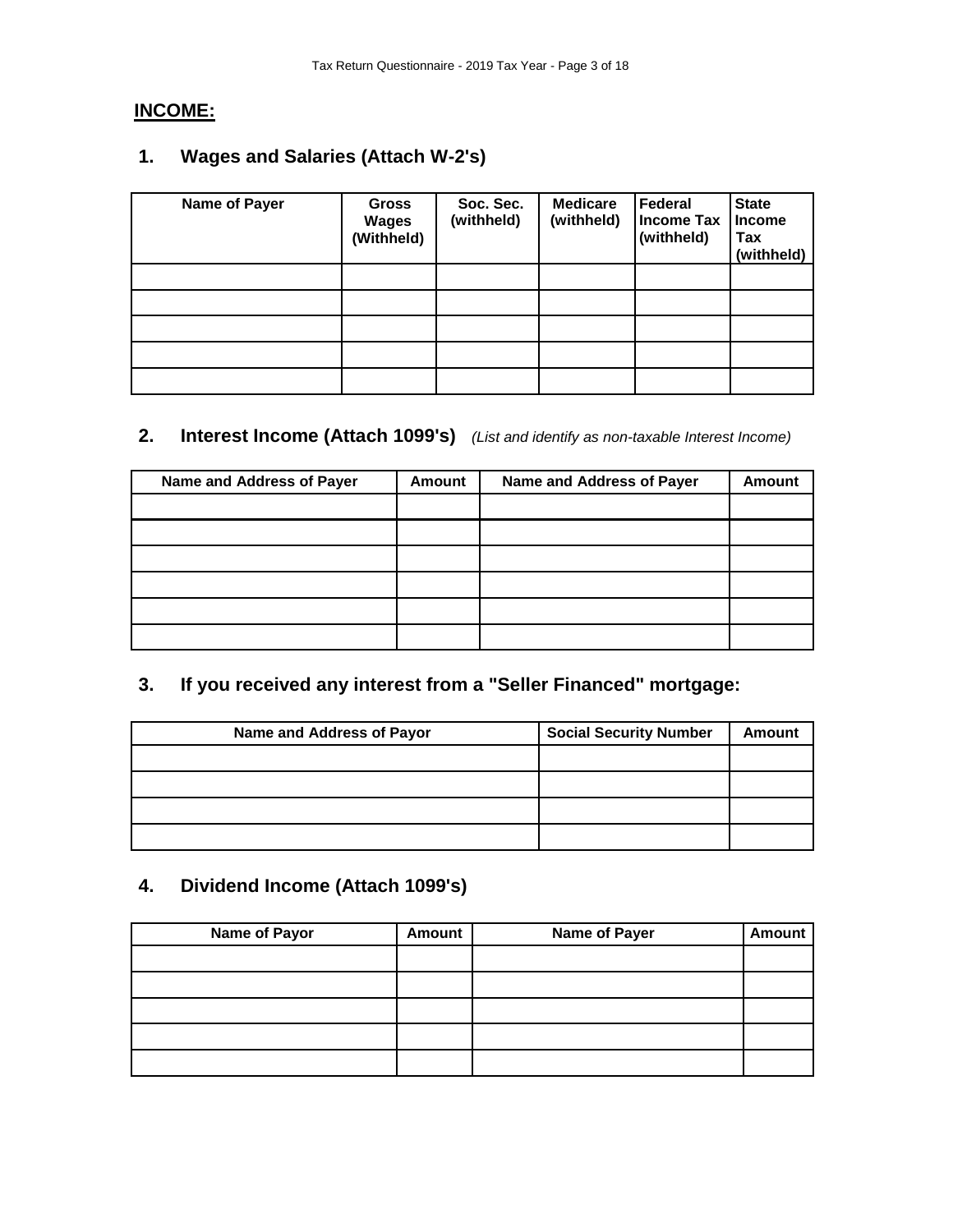# **5. Capital Gains and Losses:**

| <b>Investment</b> | Date<br><b>Acquired</b> | <b>Cost or Other</b><br><b>Basis</b> | <b>Date Sold</b> | <b>Net Sale</b><br><b>Proceeds</b> |
|-------------------|-------------------------|--------------------------------------|------------------|------------------------------------|
|                   |                         |                                      |                  |                                    |
|                   |                         |                                      |                  |                                    |
|                   |                         |                                      |                  |                                    |
|                   |                         |                                      |                  |                                    |
|                   |                         |                                      |                  |                                    |
|                   |                         |                                      |                  |                                    |
|                   |                         |                                      |                  |                                    |

**6. Other Gains and Losses:** *(Include details of dispositions of any business/rental/farm assets)*

| Investment | Date<br>Acquired | Cost/Other<br><b>Basis</b> | <b>Date Sold</b> | Sale<br>Proceeds |
|------------|------------------|----------------------------|------------------|------------------|
|            |                  |                            |                  |                  |
|            |                  |                            |                  |                  |
|            |                  |                            |                  |                  |
|            |                  |                            |                  |                  |
|            |                  |                            |                  |                  |

### **7. Pensions, IRA Distributions, Annuities, and Rollovers**

Total Received... ................................................................................................................

Taxable Amount (Attach all 1099's or other related papers)**...............................................** 

| 8.  | Rents/Royalties, Partnerships, S Corporations, Estates, Trusts                                                                                       |  |  |
|-----|------------------------------------------------------------------------------------------------------------------------------------------------------|--|--|
|     | (Attach K-1's for all Partnerships/S Corporations/Fiduciaries)<br>(Attach separate schedule(s) showing receipts & expenses for each rental property) |  |  |
| 9.  |                                                                                                                                                      |  |  |
| 10. | Social Security Benefits Received (Attach annual statement)                                                                                          |  |  |
| 11. |                                                                                                                                                      |  |  |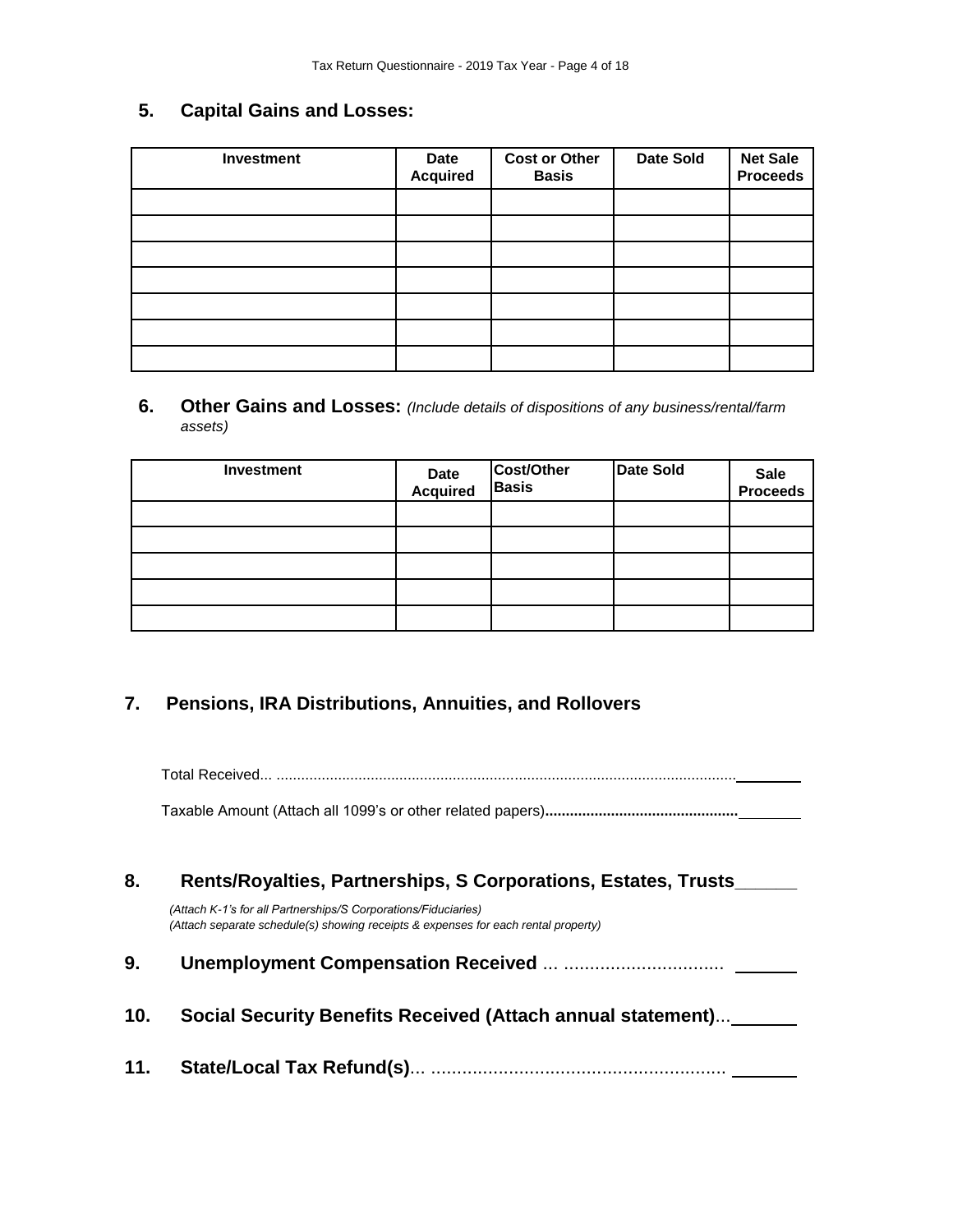### **12. Other Income:**

| <b>Description</b> | <b>Amount</b> |
|--------------------|---------------|
|                    |               |
|                    |               |

### **CREDITS:**

### **Child and Dependent Care:**

(1) Number of Qualifying Individuals.................................................**\_\_\_\_\_\_\_**

(2) Name, address and identification number of each provider:

| <b>Name</b> | <b>Address:</b> | <b>Amount Paid</b> |
|-------------|-----------------|--------------------|
|             |                 |                    |
|             |                 |                    |

If payments were made to an individual, were the services performed in your **home? □Yes □No** 

If "Yes", have payroll reports been filed? □Yes □No

### **Expenses incurred in connection with adoption.**

"Special Needs" child **Yes No** 

**Tuition & Fees paid for higher education** *(American Opportunity & Lifetime Learning Credits)...*

**Foreign Tax Credits**......................................................................**\_\_\_\_\_\_\_**

Attach detail of type foreign tax, country, and whether "withheld" or paid direct.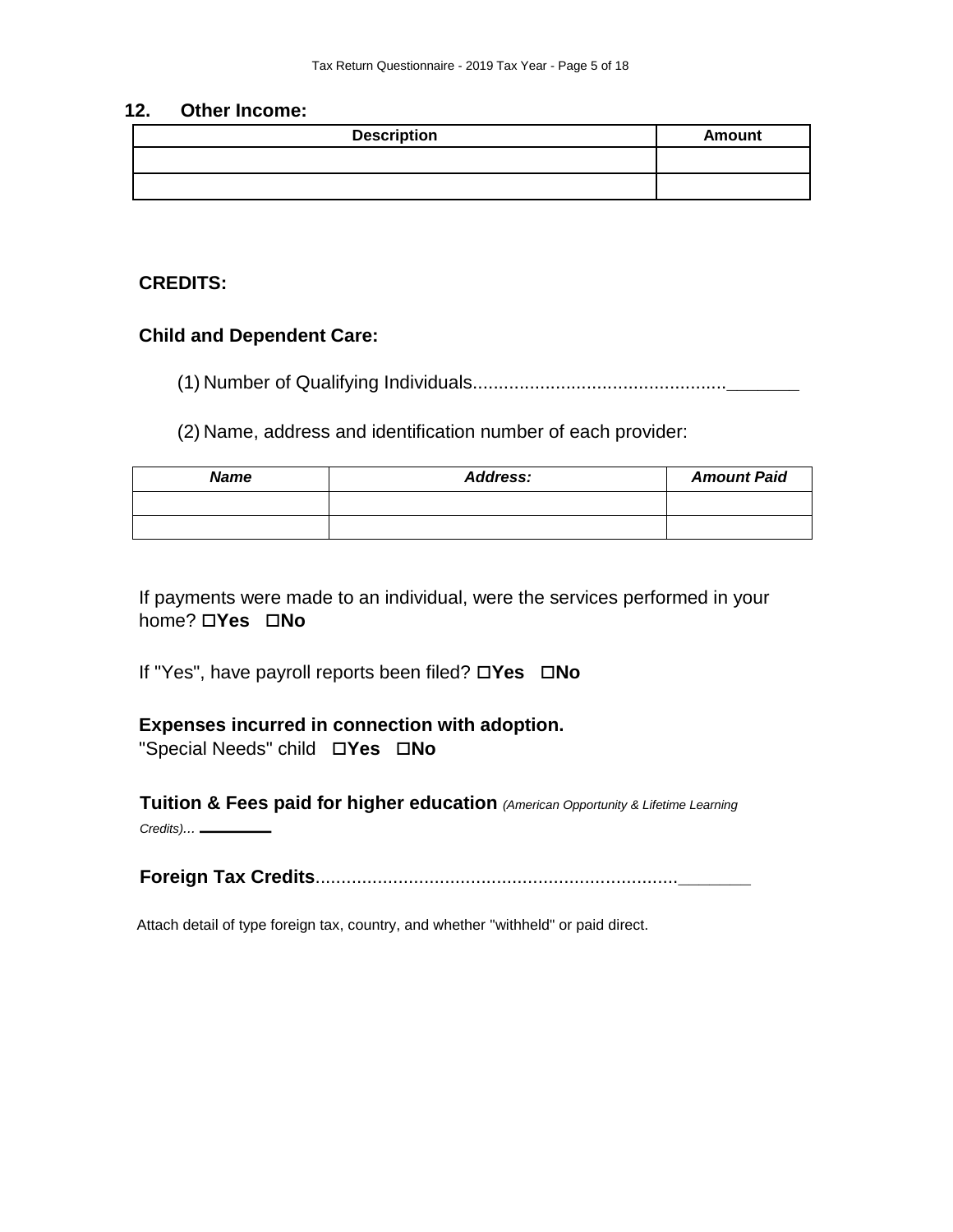### **2019 Estimated Tax Payments**

| Federal | <b>Amount</b> | <b>State</b> | Amount |
|---------|---------------|--------------|--------|
|         |               |              |        |

# **Other Payments: (Enter Advanced Child Credit Payment Here)**

| <b>Date</b> | <b>Amount</b> | <b>Date</b> | <b>Amount</b> |
|-------------|---------------|-------------|---------------|
|             |               |             |               |
|             |               |             |               |
|             |               |             |               |
|             |               |             |               |

Other payments or credits - Attach schedule and explain... .......................................... ...

### **ITEMIZED DEDUCTIONS:**

| <b>Medical and Dental</b>                                                                                                                                                                                               | Amount |
|-------------------------------------------------------------------------------------------------------------------------------------------------------------------------------------------------------------------------|--------|
| 1. Out of pocket costs for prescription medicines, drugs, insulin, doctors,<br>dentists, nurses, and medical and dental insurance premiums (including<br>Medicare B) paid in 2019 (reduce any insurance reimbursements) |        |
| 2. Transportation and lodging incurred to obtain medical care                                                                                                                                                           |        |
| 3. Other - hearing aids, eyeglasses, medical devices, etc.                                                                                                                                                              |        |
|                                                                                                                                                                                                                         |        |
|                                                                                                                                                                                                                         |        |

### **Taxes Paid in 2019 Amount Amount Amount**

| 11. State and local income taxes not listed elsewhere                 |  |
|-----------------------------------------------------------------------|--|
| 2. Real estate taxes not listed elsewhere                             |  |
| 3. Personal property taxes (includes owners tax on auto registration) |  |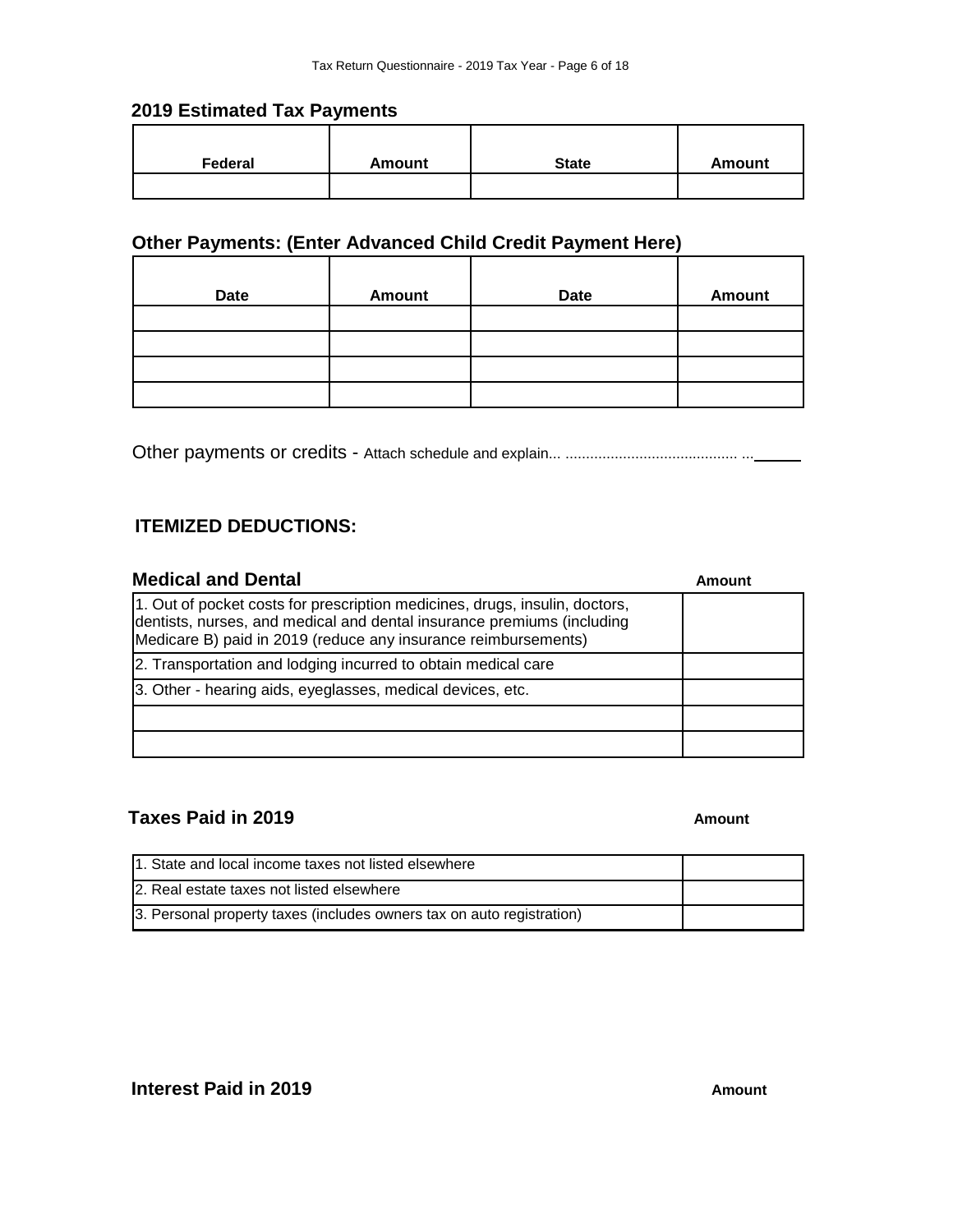| 1. Home mortgage interest paid to financial institutions       |  |
|----------------------------------------------------------------|--|
| 2. Home mortgage interest paid to individuals                  |  |
| Name:                                                          |  |
| Address:                                                       |  |
| 3. Points paid on [ ] purchase [ ] refinance (include details) |  |
| 4. Investment Interest                                         |  |
| 5. Student Loan Interest                                       |  |

### **Automobile Use in 2019**

To deduct mileage for auto expenses on a tax return, a log must be kept which details mileage driven for business purposes. This log, or something which keeps track of mileage, would be needed to justify the write off for the expense in the event of an audit.

### **Car #1**

| Make                                                                                |  |
|-------------------------------------------------------------------------------------|--|
| Model                                                                               |  |
| Year                                                                                |  |
| If the vehicle is being used by the owner, please provide the following information |  |
| Date of Purchase                                                                    |  |
| Purchase Price                                                                      |  |

### **For Period of Jan. 1, 2019 to Dec. 31, 2019 Amount**

| <b>Business Mileage</b>                                                                                                |  |
|------------------------------------------------------------------------------------------------------------------------|--|
| Moving Mileage – only members of the Armed Forces on active duty who<br>moved because of a permanent change of station |  |
| Charitable Mileage                                                                                                     |  |
| <b>Total Mileage</b>                                                                                                   |  |

### **Car #2**

| Make                  |                                                                                     |
|-----------------------|-------------------------------------------------------------------------------------|
| Model                 |                                                                                     |
| Year                  |                                                                                     |
|                       | If the vehicle is being used by the owner, please provide the following information |
| Date of Purchase      |                                                                                     |
| <b>Purchase Price</b> |                                                                                     |

\*Commuting mileage must not be added to business mileage.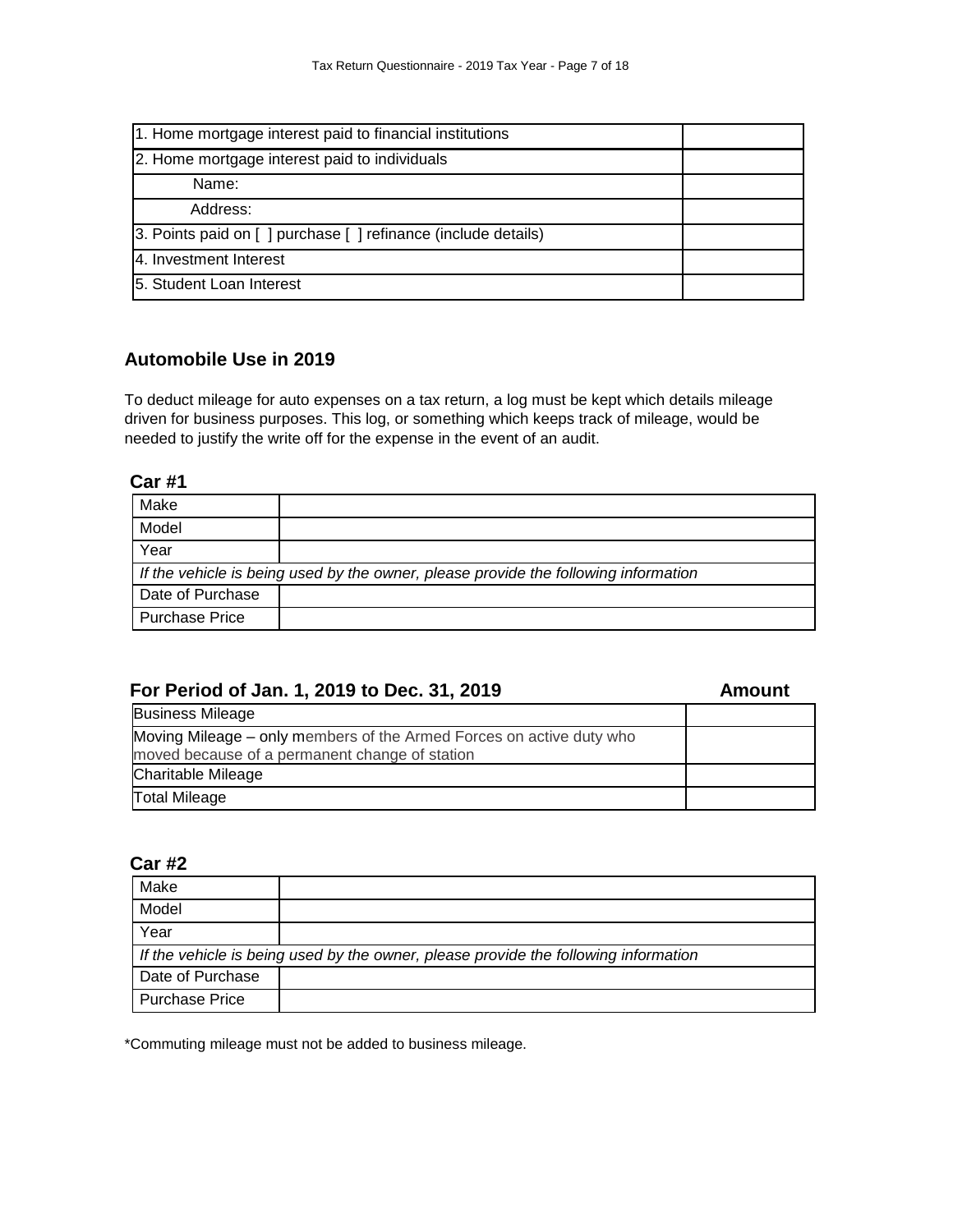| For Period of Jan. 1, 2019 to Dec. 31, 2019                                                                            | Amount |
|------------------------------------------------------------------------------------------------------------------------|--------|
| <b>Business Mileage</b>                                                                                                |        |
| Moving Mileage – only members of the Armed Forces on active duty who<br>moved because of a permanent change of station |        |
| <b>Charitable Mileage</b>                                                                                              |        |
| <b>Total Mileage</b>                                                                                                   |        |

### **Contributions:** *(Written documentation is required for all gifts of \$250 or more)* **Amount**

| 1. Cash - Less than \$3,000 paid to any one organization                        |  |
|---------------------------------------------------------------------------------|--|
| [2. Cash - \$3,000 or more to any one organization -- show name of organization |  |
|                                                                                 |  |
|                                                                                 |  |
|                                                                                 |  |
|                                                                                 |  |
|                                                                                 |  |
| 13. Other than cash - Attach details                                            |  |

# **Casualty and Theft Losses -** Attach Details...................................................

**Miscellaneous Deductions:** Eliminated for tax years 2018 through 2025 due to tax reform.

| Employee business expenses - attach details | Amount         |
|---------------------------------------------|----------------|
| Reimbursed                                  | 0              |
| Not Reimbursed                              | $\mathbf{0}$   |
| Job hunting expenses (list)                 | $\Omega$       |
| <b>Other Expenses</b>                       | $\Omega$       |
| <b>Tax Preparation</b>                      | $\Omega$       |
| <b>Union Dues</b>                           | $\Omega$       |
| <b>Business Publications</b>                | $\overline{0}$ |
| <b>Professional Dues/Fees</b>               | $\overline{0}$ |
| Safety Deposit Box Rental                   | $\overline{0}$ |
| Small Tools used in your trade or business  | $\overline{0}$ |
| <b>Business telephone</b>                   | $\overline{0}$ |
| Uniforms & Cleaning                         | $\Omega$       |
| <b>IRA Custodial fees</b>                   | $\Omega$       |
| <b>Investment Expenses</b>                  | $\Omega$       |
| Education Expenses (attach details)         | $\Omega$       |
| <b>Business Entertainment</b>               | $\Omega$       |
| Other Miscellaneous deductions              | $\mathbf{0}$   |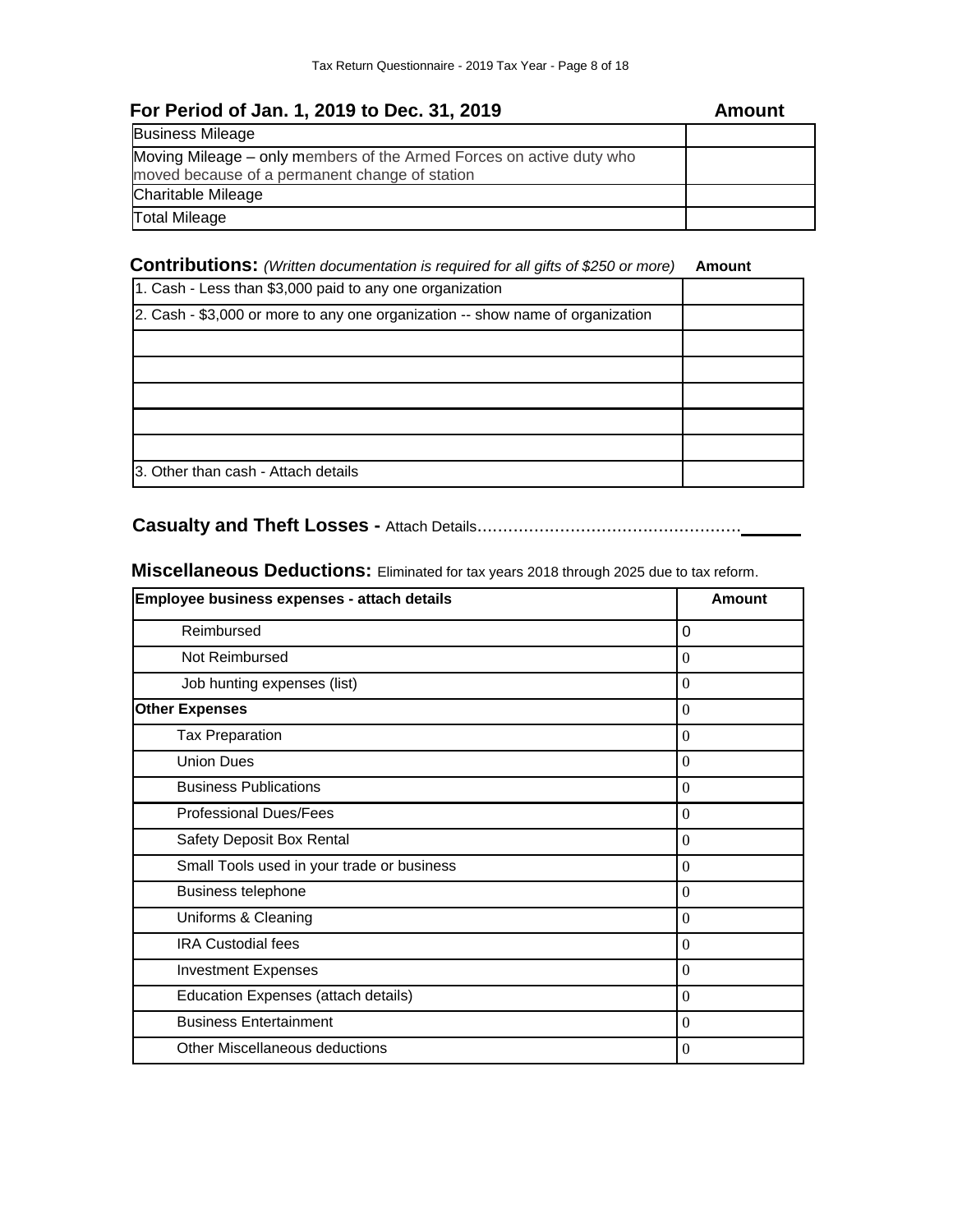### **Adjustments to Income:**

|                                                        | <b>Maximize?</b>            | <b>Amount</b> |
|--------------------------------------------------------|-----------------------------|---------------|
| 1. Your IRA deduction                                  | $\square$ No<br>$\Box Y$ es |               |
| 2. Spouse's IRA deduction                              | $\Box$ Yes<br>□No           |               |
| 3. Keogh SEP deduction                                 | $\Box$ Yes<br>$\square$ No  |               |
| 4. Penalty for early withdrawal of savings.            |                             |               |
| 5. Alimony paid - List name and Social Security Number |                             |               |
| 6. Self-employed health insurance premiums             |                             |               |

### **Did anyone in your family receive a scholarship of any kind during 2019?**

If yes, please supply details. **Yes No** *(This includes athletic scholarships)*

**If you have added or disposed of any fixed assets used in trade or business or rental or farm activities, please provide the following:** 

Addition: Description, Date acquired, cost (& trade-in, if any)

Dispositions: Description, Date of disposition, amount realized

*Note: If we did not prepare your 2018 return, please provide the date acquired, cost, depreciation method used, and accumulated depreciation.*

**If we have not previously prepared your return - please provide a copy of your 2016, 2017, 2018 tax returns.** 

**Did you settle any notices or settle any tax examinations concerning your prior tax years' returns?** □ Yes □ No

(If yes, please provide copy of notices, settlement reports, etc.)

### **Did you receive any payments from a pension or profit sharing plan?**

**Yes No** (If yes, provide pertinent information or statements from the plan.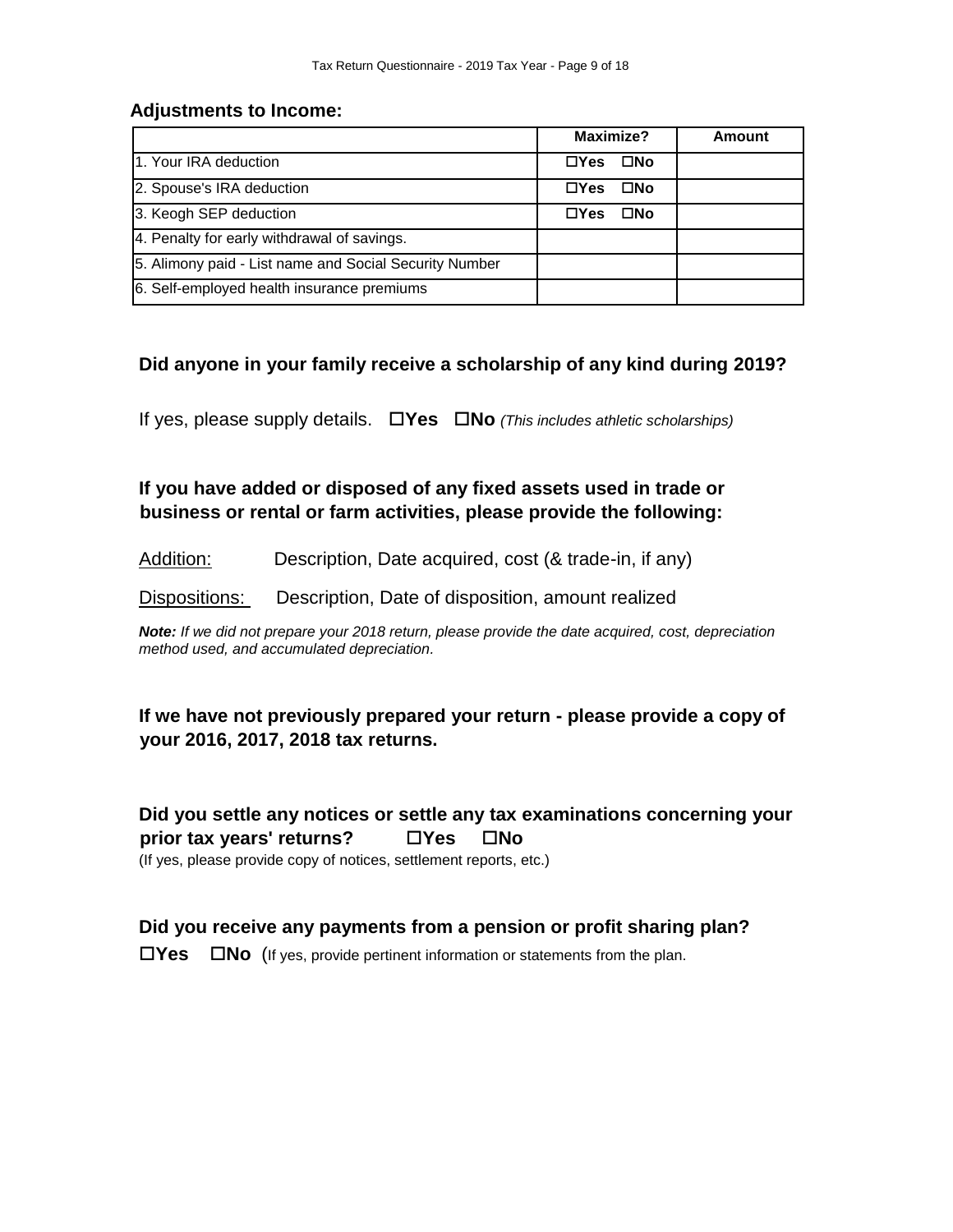### **Did you sell your primary residence during 2019? □ Yes □ No**

If "Yes", provide a copy of the closing statements of the sale and a copy of the closing statement at the time of your purchase, details of any capital improvements you made during the time you owned the property, and any expenses of sale incurred by you. If you have purchased a replacement property indicate cost and date acquired. If you have previously sold a residence, provide a copy of form 2119 from your tax return for the year of sale.

### **Did you change your state residency during 2019? □ Yes □ No**

If "Yes" **AND** you were a member of the Armed Forces on active duty who moved because of a permanent change of station, please provide the following:

| Previous address: |       |
|-------------------|-------|
| Date of move:     |       |
| Distance:         | miles |
| Costs of move:    |       |
| (describe)        |       |

### **If you would like your tax refund (if any) deposited directly into your bank:**

| <b>Account Type:</b> | <b>Your Account Number:</b> | <b>Bank Routing Number:</b> |  |
|----------------------|-----------------------------|-----------------------------|--|
|                      |                             |                             |  |
| Checking [ ] Savings |                             |                             |  |

### **For the year 2019: (Provide details for any "Yes" response)**

| Did your principle residence (and second residence, if any) loan(s) exceed the fair market value of       |     |
|-----------------------------------------------------------------------------------------------------------|-----|
| Do you have a balance borrowed against a home (equity line of credit) in excess of \$100,000, or          |     |
|                                                                                                           |     |
| Did you purchase, sell, or own any bonds you paid more or less than the face amount? $\Box$ Yes $\Box$ No |     |
|                                                                                                           | ⊟No |
| Did you or your spouse make any gifts in excess of \$15,000 to any one donee? $\Box$ Yes $\Box$ No        |     |
| Were you the recipient of, or did you make a "below-market" or "interest-free" loan? $\Box$ Yes $\Box$ No |     |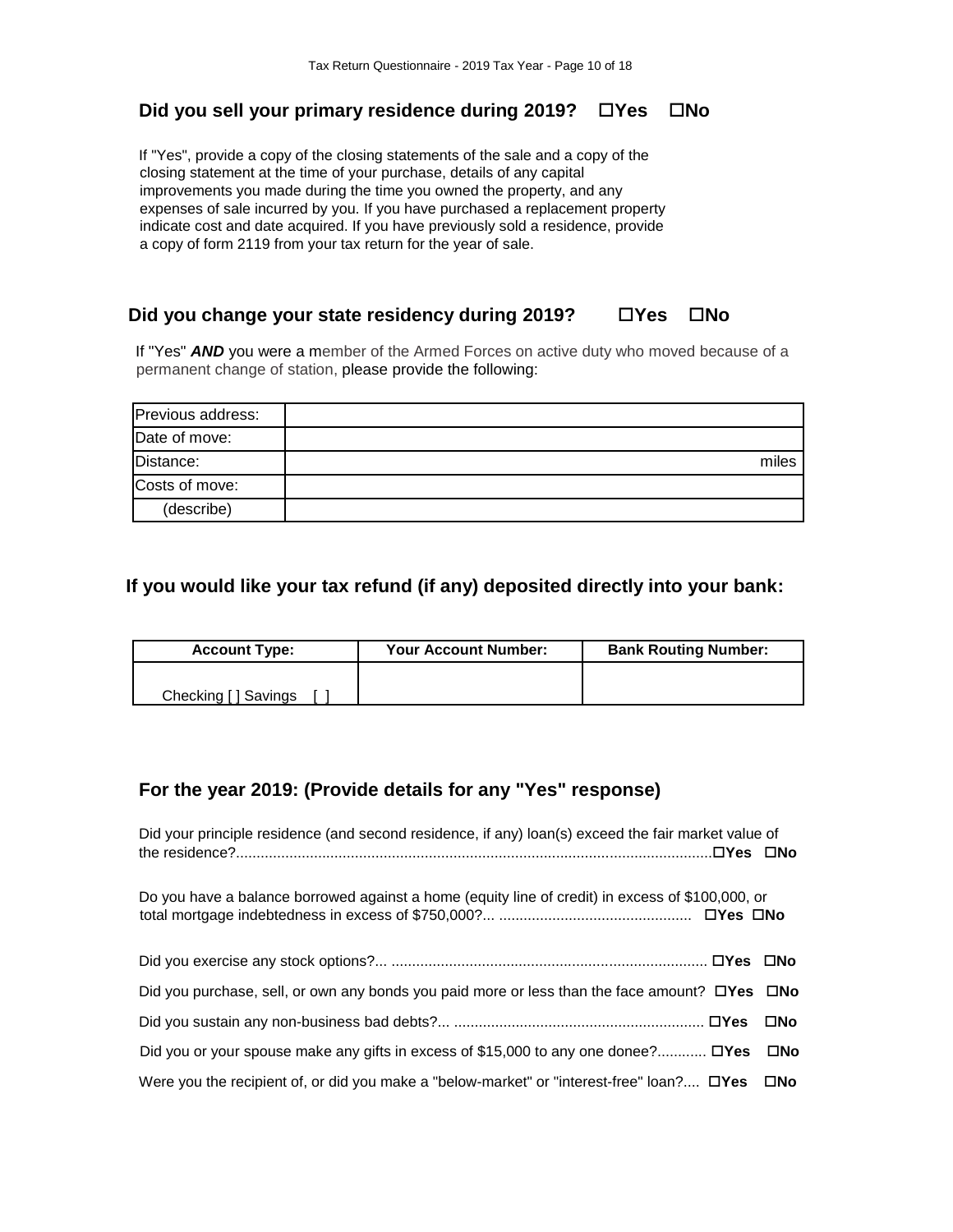| Do you have a child under the age of 18 as of December 31, 2019 who has earned an income |  |
|------------------------------------------------------------------------------------------|--|
|                                                                                          |  |
|                                                                                          |  |
|                                                                                          |  |

If "Yes", provide (1) fair market value or capitalized cost of the car on the 1st day of the lease or rental agreement, (2) tern of the lease, (3) number of payments made, (4) number of days the car was leased in 2019, (5) percentage of business use, (6) business or work the car was used in, (7) amount of expenses reported by you to your employer on Form W2.

### **Rental & Royalty Income and Expense**

| $\Box$ Residential<br>Commercial<br>Property Type:<br>Location:                                                                 |
|---------------------------------------------------------------------------------------------------------------------------------|
|                                                                                                                                 |
| If Vacation Home:                                                                                                               |
| Number of days rented                                                                                                           |
| Number of days used personally                                                                                                  |
| $\Box$ Spouse<br>$\sqcup$ Taxpayer<br>Joint<br>Property is owned by:                                                            |
| Percentage ownership of not 100%:<br>℅<br>(Please indicate if income and expenses below are listed at 100% or your percentage.) |
| ⊟Yes<br>്രവ<br>If yes, what percentage did you occupy as a tenant?<br>$\%$<br>$\Box$ Check if rented to a related party.        |
| Explain Relation:                                                                                                               |

| <b>Income</b>               | Amount |                     |               |
|-----------------------------|--------|---------------------|---------------|
| 1. Rental income.           |        |                     |               |
| 2. Royalties received       |        |                     |               |
| <b>Expenses</b>             | Amount |                     | <b>Amount</b> |
| 1. Advertising              |        | 16. Property taxes  |               |
| 2. Association dues         |        | 17. Utilities       |               |
| 3. Auto miles driven        |        | Other (description) |               |
| 4. Travel                   |        | 18a.                |               |
| 5. Cleaning and Maintenance |        | 18b.                |               |
| 6. Commissions              |        | 18c.                |               |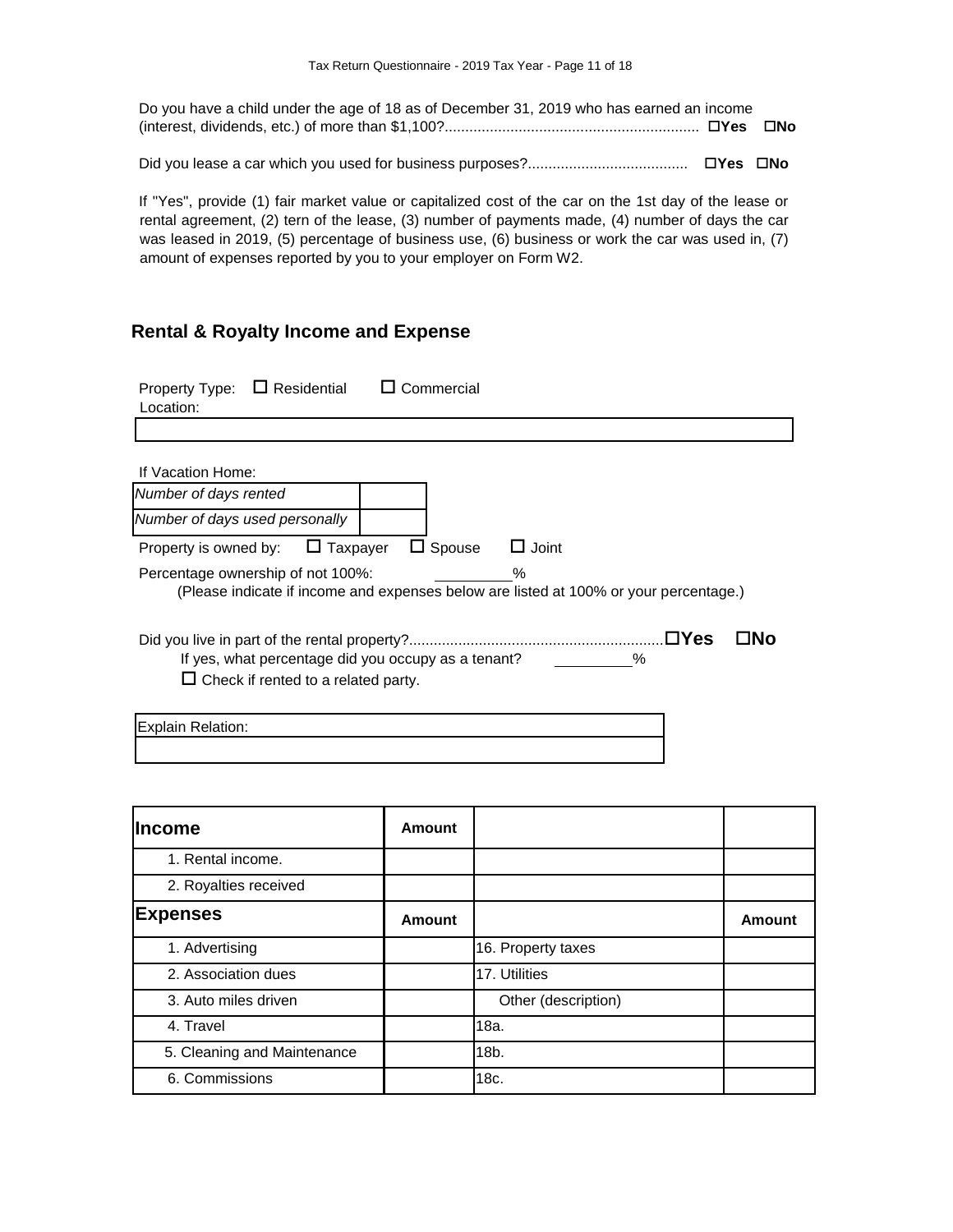| 7. Insurance                            | 18d. |
|-----------------------------------------|------|
| 8. Legal and professional fees          | 18e. |
| 9. Allocated tax preparation<br>fees    | 18f. |
| 10. Licenses and permits                | 18g. |
| 11. Management fees                     | 18h. |
| 12. Mortgage interest -- (Form<br>1098) | 18i. |
| 13. Other interest                      | 18j. |
| 14. Repairs                             | 18k. |
| 15. Supplies                            | 18I. |

# **Depreciation:**

| <b>Property</b> | <b>Date</b><br><b>Acquired</b> | <b>Cost or Other</b><br><b>Basis</b> | <b>Depreciation</b><br><b>Method</b> | Prior<br><b>Depreciation</b> |
|-----------------|--------------------------------|--------------------------------------|--------------------------------------|------------------------------|
|                 |                                |                                      |                                      |                              |
|                 |                                |                                      |                                      |                              |
|                 |                                |                                      |                                      |                              |
|                 |                                |                                      |                                      |                              |
|                 |                                |                                      |                                      |                              |
|                 |                                |                                      |                                      |                              |

# **Business Income & Expenses (Sole Proprietorship)**

| Business name:                                                                        |               |              |            |
|---------------------------------------------------------------------------------------|---------------|--------------|------------|
| Employer ID number<br><u> 1989 - Johann Barn, fransk politik amerikansk politik (</u> |               |              |            |
| Business address:                                                                     |               |              |            |
| City City City City Code                                                              |               |              |            |
| Business is owned by: $\square$ Taxpayer                                              | $\Box$ Spouse |              |            |
| Accounting Method: □ Cash □ Accrual                                                   |               |              |            |
| Inventory method: $\Box$ Cost $\Box$ Lower cost or market                             |               | $\Box$ Other | $\Box$ N/A |
| Did you materially participate in the business? $\Box$ Yes $\Box$ No                  |               |              |            |
| Check if this is the first year of the business. $\Box$                               |               |              |            |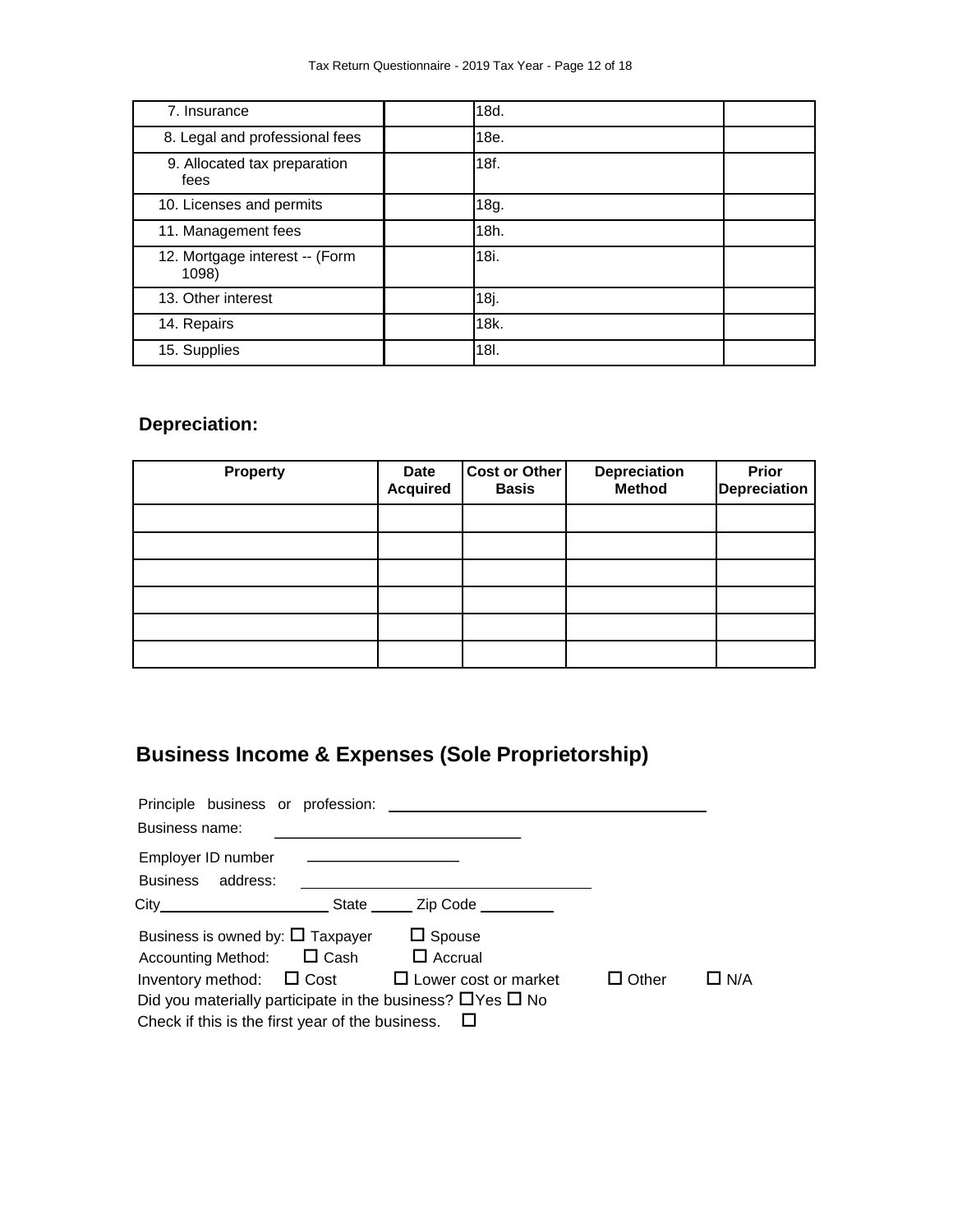| <b>Income</b>              | Amount | <b>Cost of Goods Sold</b>        | Amount |
|----------------------------|--------|----------------------------------|--------|
| 1. Gross receipts or sales |        | 1. Beginning of year inventory   |        |
| 2. Returns and allowances. |        | 2. Purchases                     |        |
| l3. Other income.          |        | 3. Cost of items used personally |        |
|                            |        | 4. Cost of labor                 |        |
|                            |        | 5. Materials and supplies        |        |
|                            |        | 6. Other costs                   |        |
|                            |        | 7. End of year inventory         |        |

| <b>Expenses</b>                           | <b>Amount</b> | <b>Expenses</b>                          | Amount |
|-------------------------------------------|---------------|------------------------------------------|--------|
| 1. Advertising                            |               | 21. Other taxes                          |        |
| 2. Bad debts (N/A cash benefits)          |               | 22. Licenses                             |        |
| 3. Commissions and fees                   |               | 23. Travel                               |        |
| 4. Employee benefits                      |               | 24. Meals and entertainment (in<br>full) |        |
| 5. Health insurance                       |               | 25. Utilities                            |        |
| 6. Other insurance                        |               | 26. Wages                                |        |
| 7. Mortgage interest                      |               | 27. Management fees                      |        |
| 8. Other interest                         |               | 28. Consulting expenses                  |        |
| 9. Legal and accounting fees              |               | 29. Payroll service                      |        |
| 10. Allocation of tax preparation<br>fees |               | 30. Employee vehicle expense             |        |
| 11. Office expense                        |               | 31. Employee mileage<br>reimbursement    |        |
| 12. Pension and profit sharing<br>plans   |               | 32. Client gifts (limited to \$25 each)  |        |
| 13. Rent, vehicles                        |               | 33. Education and seminars               |        |
| 14. Rent, equipment                       |               | 34. Other: (Description)                 |        |
| 15. Rent, building                        |               | 35.                                      |        |
| 16. Repairs & maintenance,<br>building    |               | 36.                                      |        |
| 17. Repairs & maintenance,<br>equipment   |               | 37.                                      |        |
| 18. Repairs & maintenance,<br>vehicles    |               | 38.                                      |        |
| 19. Supplies                              |               | 39.                                      |        |
| 20. Payroll taxes                         |               | 40.                                      |        |

**Depreciation**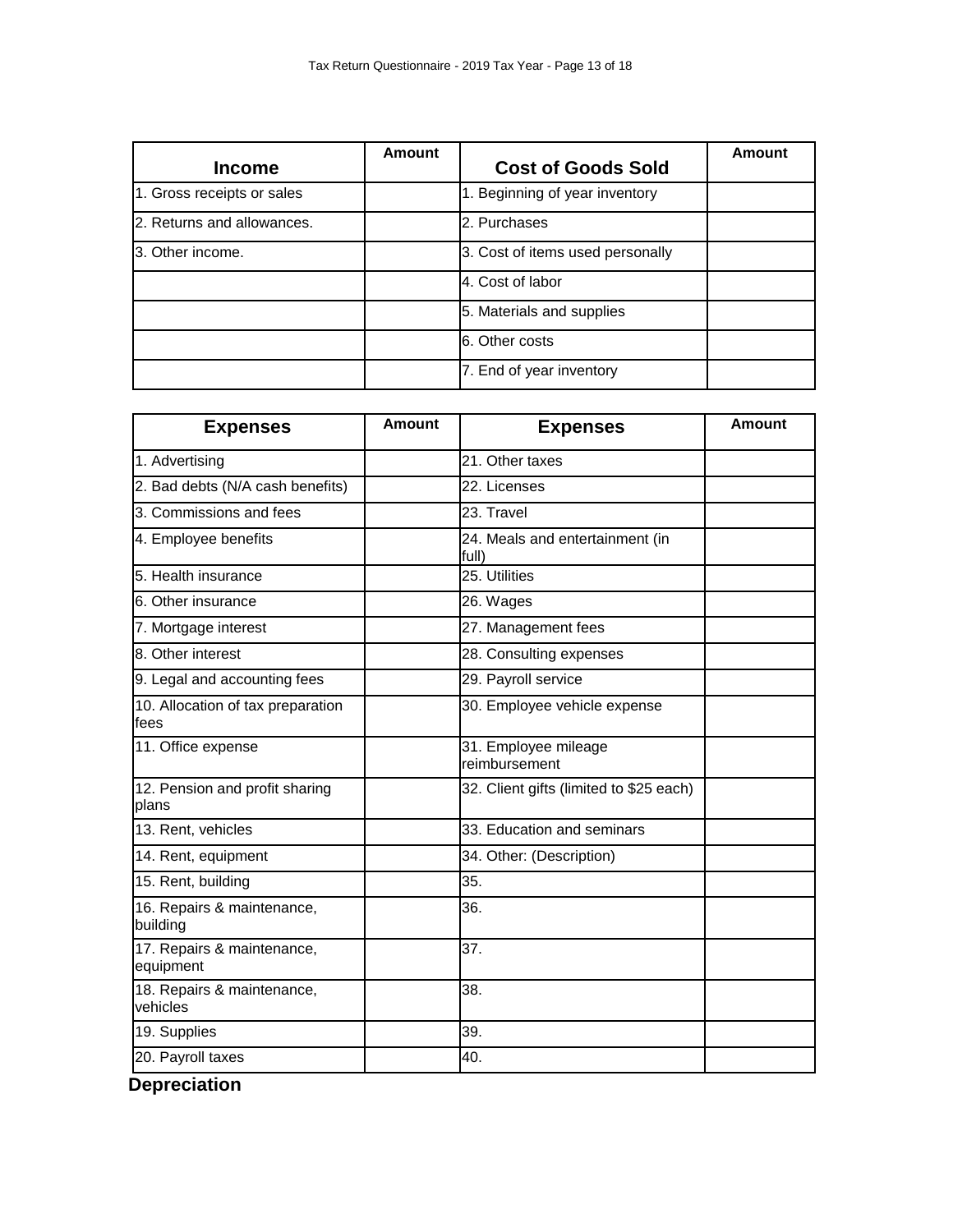| Property | Date<br>Acquired | Cost or Other<br><b>Basis</b> | <b>Depreciation Method</b> | Prior<br>Depreciation |
|----------|------------------|-------------------------------|----------------------------|-----------------------|
|          |                  |                               |                            |                       |
|          |                  |                               |                            |                       |
|          |                  |                               |                            |                       |
|          |                  |                               |                            |                       |
|          |                  |                               |                            |                       |
|          |                  |                               |                            |                       |

# **Farm Income & Expense**

**Principle Product** 

**Employer ID number** 

| Accounting method: $\Box$ Cash                           | $\Box$ Accrual |                 |               |
|----------------------------------------------------------|----------------|-----------------|---------------|
| Check if you materially participated in farm operations: |                | $\Box$ Taxpayer | $\Box$ Spouse |

| Income                                           | Amount |
|--------------------------------------------------|--------|
| 1. Sales of livestock and other resale items     |        |
| 2. Cost of above.                                |        |
| 3. Sales of livestock, produce, etc. you raised. |        |
| 4. Cooperative distributions (1099-PATR)         |        |
| 5. Cooperative distributions, taxable portion    |        |
| 6. Agricultural program payments                 |        |
| 7. Agricultural program, taxable portion         |        |
| 8. Commodity Credit Corporation Loans            |        |
| 9. Crop insurance loans                          |        |
| 10. Custom hire                                  |        |
| 11. Other:                                       |        |

| <b>Expenses</b> | Amount | <b>Expenses</b> | Amount |
|-----------------|--------|-----------------|--------|
|                 |        |                 |        |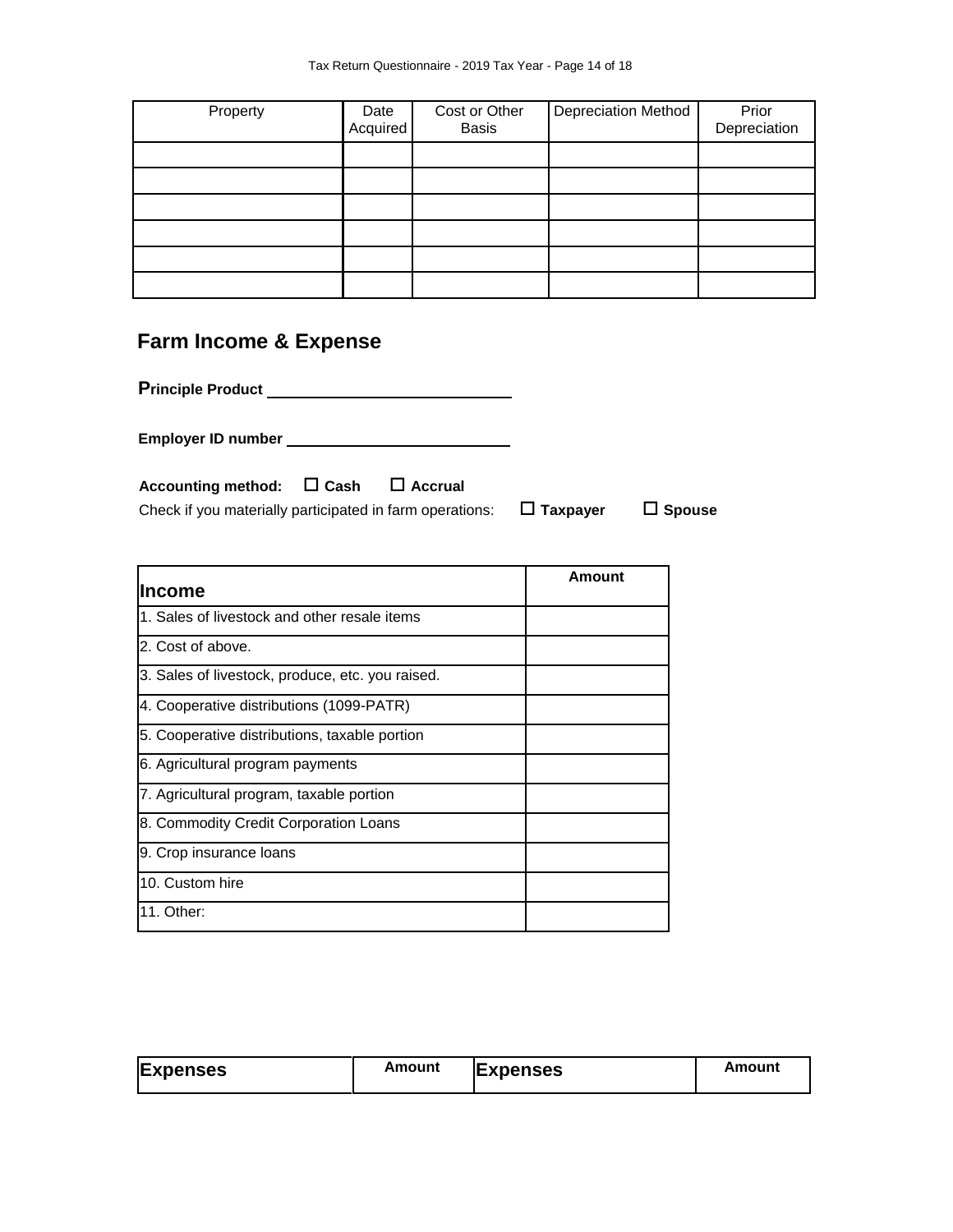| 1. Car and truck expenses     | 19. Machinery and equipment<br>rental |  |
|-------------------------------|---------------------------------------|--|
| 2. Chemicals                  | 20. Land rental                       |  |
| 3. Conservation expense       | 21. Other                             |  |
| 4. Custom hire (machine work) | 22. Repairs and maintenance           |  |
| 5. Employee benefit programs  | 23. Seeds and plants<br>purchased     |  |
| 6. Employee health insurance  | 24. Storage and warehousing           |  |
| 7. Feed purchased             | 25. Supplies purchased                |  |
| 8. Fertilizers and lime       | 26. Payroll taxes                     |  |
| 9. Freight and trucking       | 27. Other taxes                       |  |
| 10. Gasoline, fuel, and oil   | 28. Utilities                         |  |

| 11. Other insurance                    | 29. Veterinary, breeding, &<br>medicine |  |
|----------------------------------------|-----------------------------------------|--|
| 12. Mortgage interest                  | 30. Other:                              |  |
| 13. Other interest                     | 31.                                     |  |
| 14. Labor hired                        | 32.                                     |  |
| 15. Legal and professional<br>fees     | 33.                                     |  |
| 16. Allocated tax preparation<br>lfees | 34.                                     |  |
| 17. Pension and profit share<br>plans  | 35.                                     |  |
| 18. Vehicle rental                     | 36.                                     |  |

# **Depreciation**

| Property | Date<br>Acquired | Cost or Other<br><b>Basis</b> | Depreciation Method | Prior<br>Depreciation |
|----------|------------------|-------------------------------|---------------------|-----------------------|
|          |                  |                               |                     |                       |
|          |                  |                               |                     |                       |
|          |                  |                               |                     |                       |
|          |                  |                               |                     |                       |
|          |                  |                               |                     |                       |
|          |                  |                               |                     |                       |

# **Business Use of Home**

Do you use any part of your home regularly and exclusively for business?  $\Box$  Yes  $\Box$  No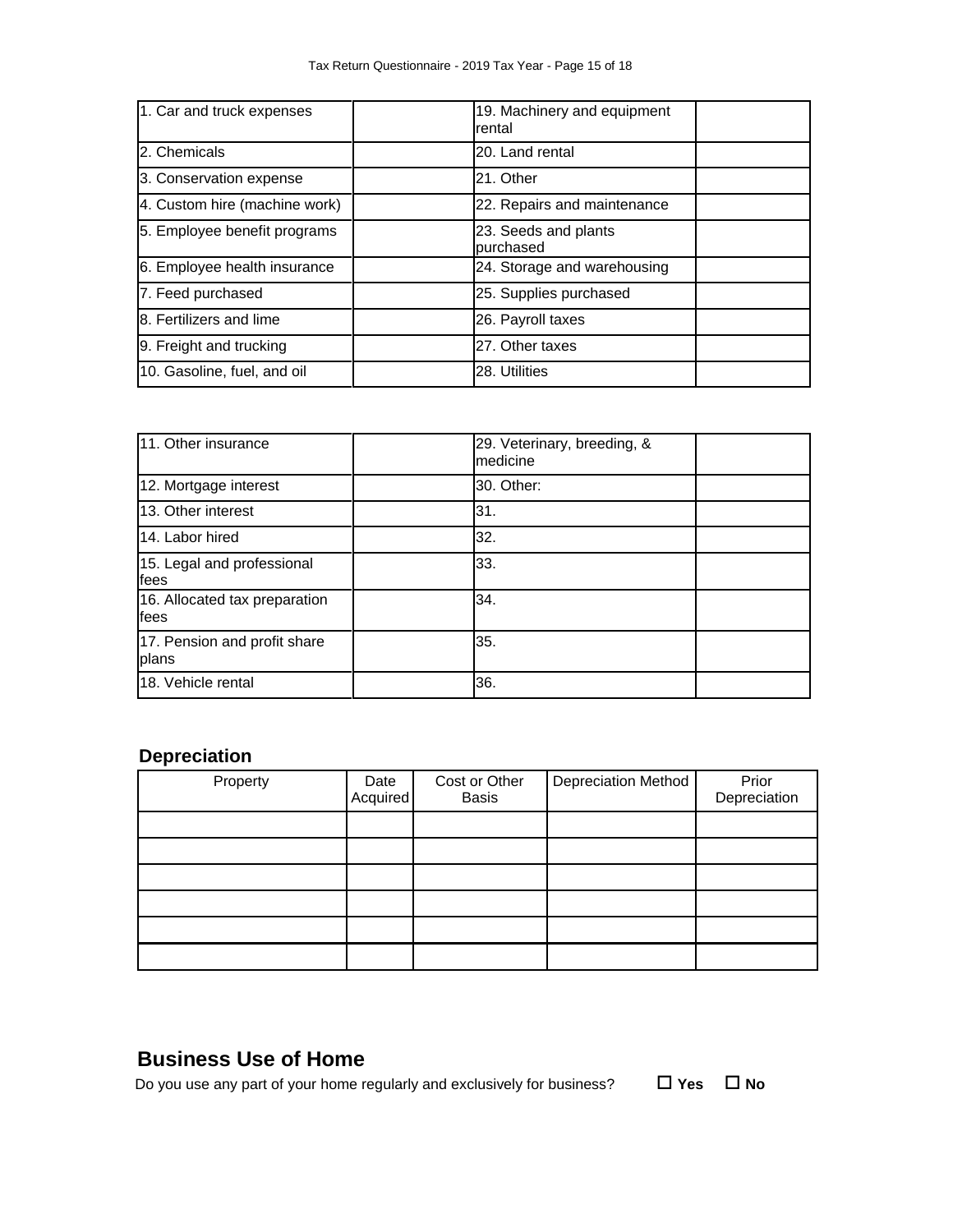Estimated percentage of time spent in home office compared to total time spent in this business activity. (e.g.,10%, 20%).........................................................................................................

| Description of work done in home office |  |
|-----------------------------------------|--|
|                                         |  |

Description of work done outside of work office \_\_\_\_\_\_\_\_\_\_\_\_\_\_\_\_\_\_\_\_\_\_\_\_\_\_\_\_\_\_\_\_

Total area of home... ...........................................................................................................**\_\_\_\_\_\_\_\_**

Total area of home used regularly for business...................................................................**\_\_\_\_\_\_\_\_**

|                         | <b>Direct costs</b><br>(benefit only<br>business portion of<br>home) | <b>Indirect costs</b><br>(other) |
|-------------------------|----------------------------------------------------------------------|----------------------------------|
| Home insurance          |                                                                      |                                  |
| Repairs and maintenance |                                                                      |                                  |
| <b>Utilities</b>        |                                                                      |                                  |
| Rent                    |                                                                      |                                  |
| Other.                  |                                                                      |                                  |

### **If Daycare Facility:**

| Days used as a daycare facility.         |  |
|------------------------------------------|--|
| Prior year carryover of unallowed losses |  |

| Cost of home and improvements and prior depreciation.                                   |  |  |  |                       |
|-----------------------------------------------------------------------------------------|--|--|--|-----------------------|
| Depreciation of home, improvements, furniture, and equipment.                           |  |  |  |                       |
| Cost or Other<br>Depreciation<br>Property<br>Date<br>Method<br>Acquired<br><b>Basis</b> |  |  |  | Prior<br>Depreciation |
|                                                                                         |  |  |  |                       |
|                                                                                         |  |  |  |                       |
|                                                                                         |  |  |  |                       |
|                                                                                         |  |  |  |                       |
|                                                                                         |  |  |  |                       |
|                                                                                         |  |  |  |                       |

**Household Employees: (Nanny Tax)**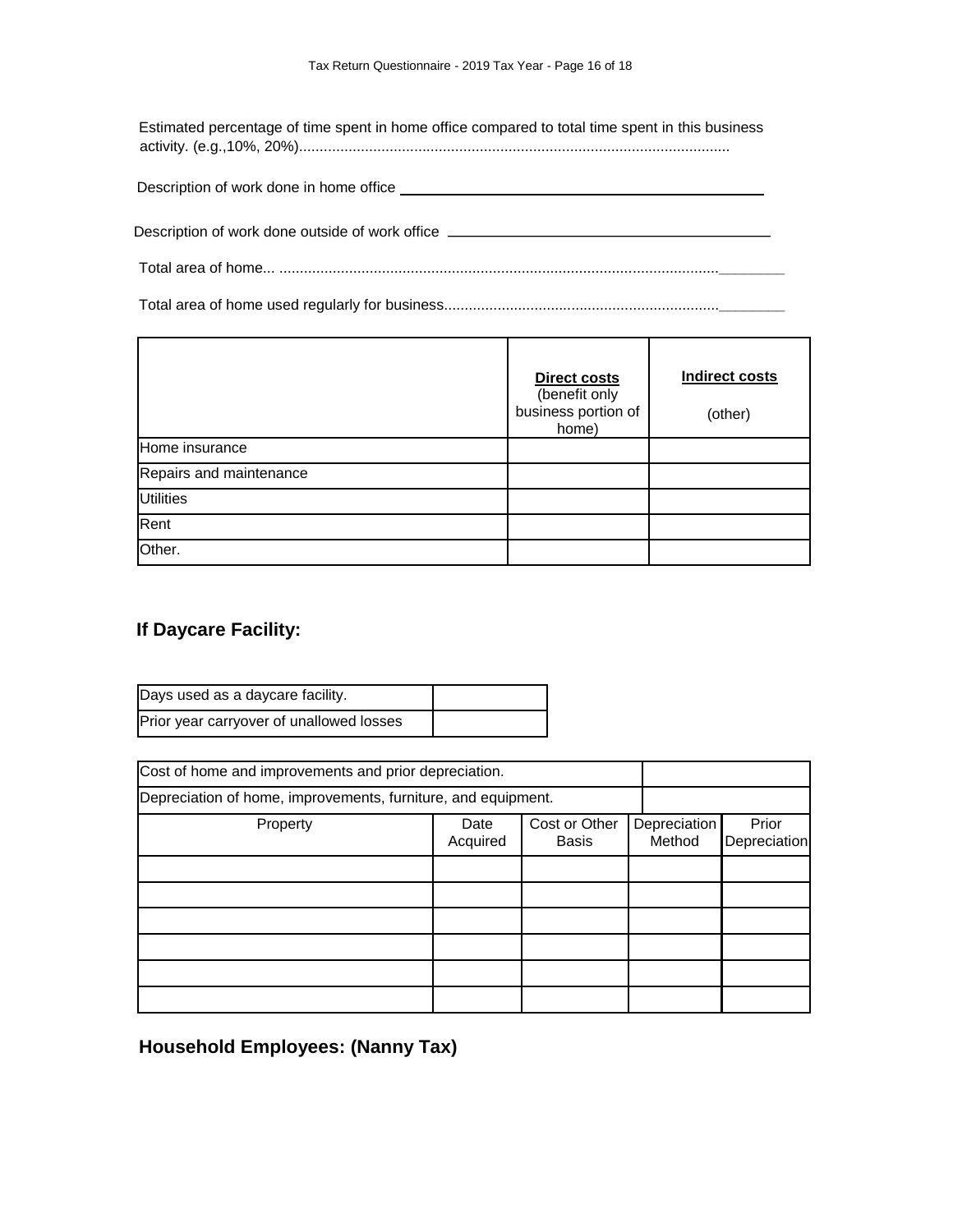Did you pay a household employee at least \$2,100 this year? **□ Yes D** No *(e.g., housekeepers, nannies, nurses, yard workers, health aides, babysitters)*

If yes, please provide the following information for each:

\_\_\_\_\_\_\_\_\_\_\_\_\_\_\_\_\_\_\_\_\_\_\_\_\_\_\_\_\_\_\_\_\_

| Name                           | Federal Income tax<br>withheld |  |
|--------------------------------|--------------------------------|--|
| Social Sec.<br>IN <sub>o</sub> | Social Sec. tax withheld       |  |
| Wages paid                     | Medicare tax withheld          |  |
|                                | State income tax<br>withheld   |  |

Your Employer Identification Number (you can no longer use your social security number):

| Has W-2 been filed?                                                      | Yes $\lceil \quad \rceil$ | No [ |
|--------------------------------------------------------------------------|---------------------------|------|
| If no, do you want us to prepare for you?                                | Yes [                     | No [ |
| Have the necessary state employment returns been filed? If               | Yes [                     | No [ |
| No, do you want us to prepare for you?                                   | Yes [                     | No [ |
| Was the household employee under eighteen years of age and a<br>student? | Yes [                     | Noľ  |